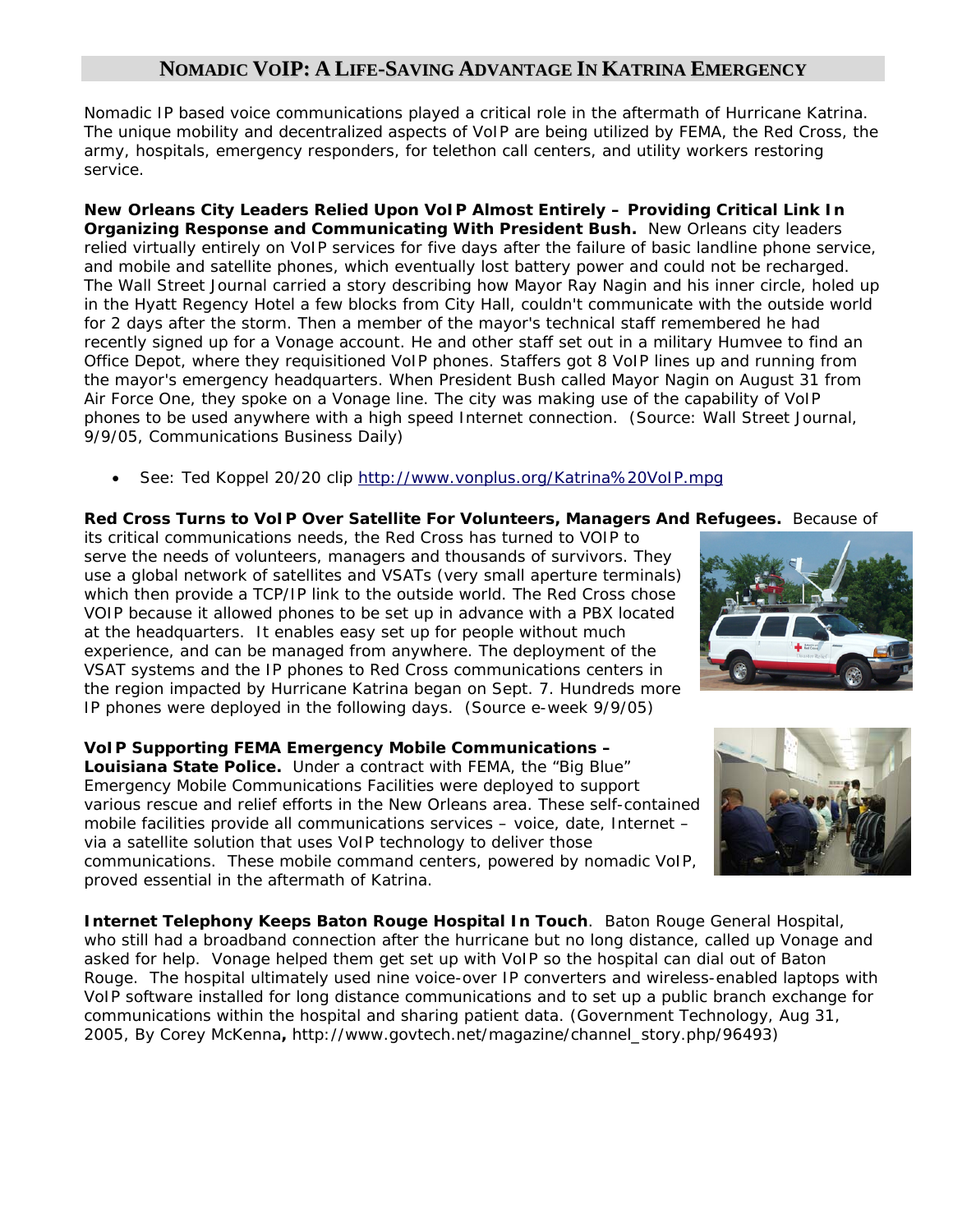**"Web Phones for Shelters" Project Launched.** Volunteers in Lafayette Louisiana have come together to help the refugees from Katrina communicate with family and friends. Web Phones for Shelters is a Project of the Lafayette Technology Community and the LCT Digital Divide Committee. LCT members have put together contacts with concerned

folks at Cisco and IConverge to make available internet-based phones which will allow refugees to make free phone calls anywhere in the country to friends and family. Cisco is providing the internet phones which will backhaul to IConverge softswitches which will connect the phones to phone network. (Source: http://www.lafayettecomingtogether.org/webphones.htm)

**VoIP Mobile Command Center Technology Set-Up In 20 Minutes in Mississippi.** Mississippi's Gulf Coast was battered by Katrina. But despite the devastation, a little more than a week after the storm, Steve Anspach had eight phone lines ready to go within 20 minutes of getting to a K-Mart parking lot in battered Bay St. Louis, Miss. Using a satellite system that enables nomadic VoIP, users now have the ability of literally going anywhere in the world at any time, with absolutely no notice, and immediately upon getting on the ground establishing a communications channel back to their enterprise, home station or just to the general public Internet.

**Helping Put Utility Repair Crews In Touch To Restore Service**. Siemens Enterprise Networks is working with a power utility in Mississippi that has been sending repair crews into the field with voice-over-Internet Protocol (VoIP) phones to make wireless calls via a satellite network. The VoIP system has been the main means of voice communications for utility crew supervisors in the field. In this case, Siemens acted as integrator to arrange for satellite network bandwidth, allowing the users to connect to a Siemens IP-based voice switch in Atlanta. With the Siemens VoIP phones, the workers can make five-digit calls over a familiar device to co-workers without needing special codes for the satellite links.(Source: ComputerWorld, "Telecoms face 'one big mess' in US Gulf Coast region", Matt Hamblen, Sept, 2 2005)

**Rapid VoIP Deployments Help Get Emergency Phone Services Up and Running.** The Louisiana Department of Health and Hospitals (DHH) is the first organization to deploy a preconfigured VoIP kits to gain phone service and Internet access in the wake of Katrina. 3Com Corporation donated the VoIP equipment to emergency and government organizations to support their communications needs in the aftermath of Hurricane Katrina. Each kit includes a VoIP phone system with voice mail and auto attendant, which will enable DHH to provide all callers with recorded information on recovery efforts and to the ability to route calls to the appropriate emergency personnel. The phone systems can also be networked so that calls can be transferred between multiple locations. Wireless routers and other networking equipment will further enable reliable communication until the state's infrastructure is repaired. (Source: 3Com Release 9/1/05)

**VoIP Used To Rapidly Set Up Red Cross NBC Telethon For Relief.** When NBC hosted a Red Cross telethon, Teletech used its VoIP call center technology to answer an anticipated half a million calls from donors making pledges during the telethon. (September 02, 2005, Katrina Red Cross Concert By RICH TEHRANI, TMCnet)

**VoIP Service Proves Critical For Cajundome Refugees.** Although only 70 miles from New Orleans, Lafayette was spared the worst of the storm and now is caring for refugees. Volunteers at the Cajundome refuge center in Lafayette in less than 8 hours help set up a 100 meg connection and a wireless access point...by the next afternoon a VOIP system had been put in place. The VOIP phones have proven invaluable. ...To actually hear the voices of friends or to contact the world which mostly still exists offline is crucial." (Lafayette Coming Together)